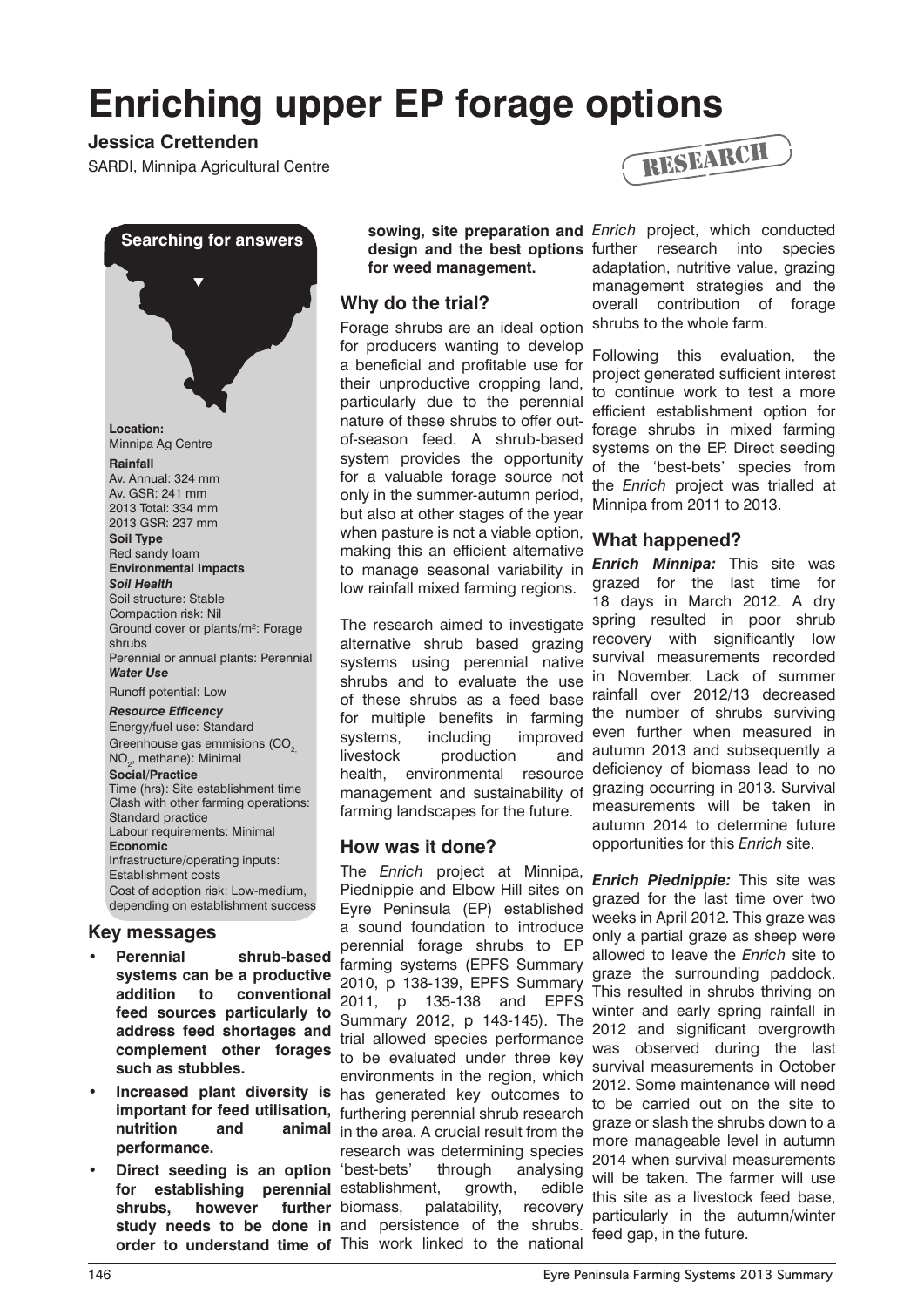*Hay yard:* The hay yard forage shrub direct seeding site was sown in June 2011. All of the perennial shrubs established well after some good rain in August and September after sowing, however the germination of spring weeds over many plots caused some shrubs to be out-competed by weeds. The most successful species included ruby saltbush *(Enchylaena tomentosa)*, creeping saltbush *(Atriplex semibaccata)*  and mallee saltbush *(Rhagodia preissii)* which established well and have grown significantly since sowing. Sandhill wattle *(Acacia ligulata)* also established well but subsequent survival has been poor. Higher seeding rates and/ or better seed quality are required for old man saltbush *(Atriplex nummularia)* and river saltbush *(Atriplex amnicola)* with only a small number of plants emerging. Survival measurements have been taken each year in spring and autumn since sowing and biomass measurements were taken in spring 2013. The site will be grazed over the autumn/ summer period and recovery and shrub survival after grazing will be measured to determine the future of the site.

*North 1 (A):* This site was sown in August 2012 to put into practice some of the lessons from the hay yard site. Unfortunately rainfall totals were significantly low from sowing until autumn in 2013 and subsequently the site had poor establishment and was abandoned.

*North 1 (B):* Another direct seeding forage shrub site was sown next to the North 1 (A) site in June 2013 as a mixed stand of the successful species from the hay yard site, with an increased seeding rate to improve shrub establishment and weed competition. Good rains after sowing have resulted in successful establishment of some species; however shrub resilience will be determined after the 2013/14 summer period. This site will be monitored and shrub survival recorded to determine the trial success. Grazing will be undertaken if shrubs survive in the future.

#### **What does this mean?**

The *Enrich* sites provided excellent information to assist with shrub selection and management. however establishing shrubs from seed appears one of the major hurdles in the further adoption of forage shrubs and more research is required. These sites were used as a 'trial and error' opportunity to understand what the major hurdles for shrub establishment on the EP are. An important conclusion from the demonstration sites was that more work needs to be done on more workable direct seeding practices before promoting it as a cost and production efficient option to growers, especially on time of sowing, site preparation and design, and weed management.

There has already been excellent research undertaken in establishing perennial shrubs resulting in some good information available about important management strategies that should not be overlooked. The following essential points should be considered in applying shrub systems on farm:

**Site design:** Much work has been done in the areas of shrub-based system designs, however ultimately the design of a feedbase is determined by species choice, site size and location, machinery, labour availability and personal choice. Layout (block, alley or belt), shelter, purpose and shrub structure, size, and variety are important factors that need to be considered for shrub success. Layouts that comprise opportunities for cropping and grazing in the same area will maximise the return on investment for shrub-based systems as the complementary feedbase will provide benefits that will promote production.

#### *Site preparation:*

Considerations include weed control (critical pre and post sowing in the establishment year), pest control and seed bed preparation. Information regarding species tolerance to herbicides is quite limited

and therefore other options including cultivation, scalping (removing top layer of soil from sowing row to reduce weed competition in increase water catchment) and most importantly forward planning need to be used.

- *Time of sowing:* In this region, research specifies that sowing should occur soon after the break of the season, allowing plants time to establish before the warmer and drier conditions over summer with the disadvantages of frost risk, weed competition and possible slower plant growth over winter.
- **Sowing method:** Success of direct seeding is extremely variable under all methods of sowing. Depth control is the most important factor in the sowing operation and establishment will decline if the seed is buried at depths greater than 5 mm. Seed source, viability, pretreatment and mixture are also noteworthy influences that need to be considered as part of the seeding operation.